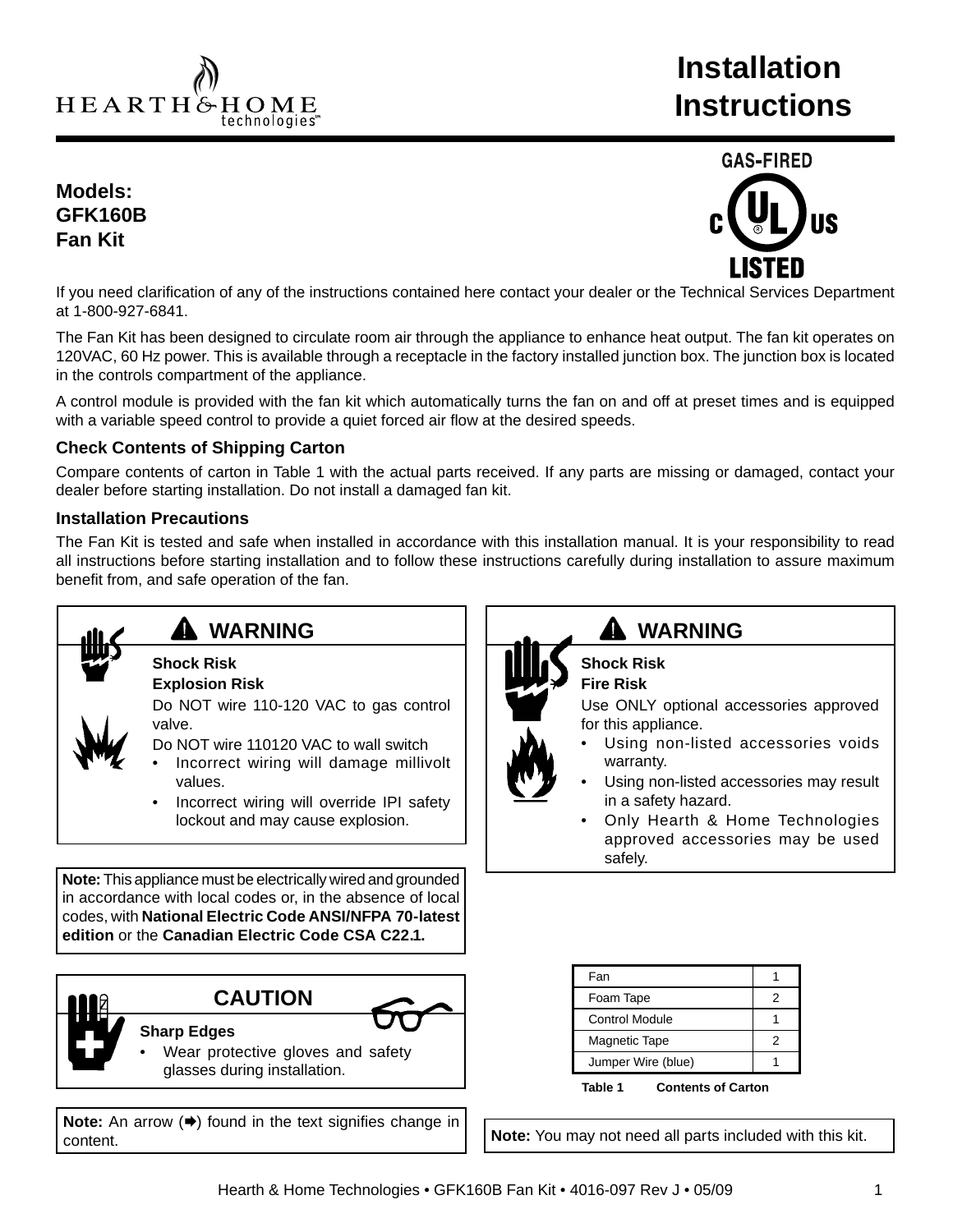# **1. Install the Fan**

**•** Open the control access panel by pulling it up and out. See Figure 1.



**•** Attach the foam strips as shown in Figure 2.

Rotate the fan so the back (with the foam strips) is flush and centered against the back of the appliance's outer shell.





**•** Insert the fan into the appliance with the air slots up. Insert the end first to the right side of the valve assembly. Be sure to avoid pulling any of the wires out of place. See Figure 3.



# **2. Install the Control Module**

Attach the control module to the bottom pan using the magnetic tape provided.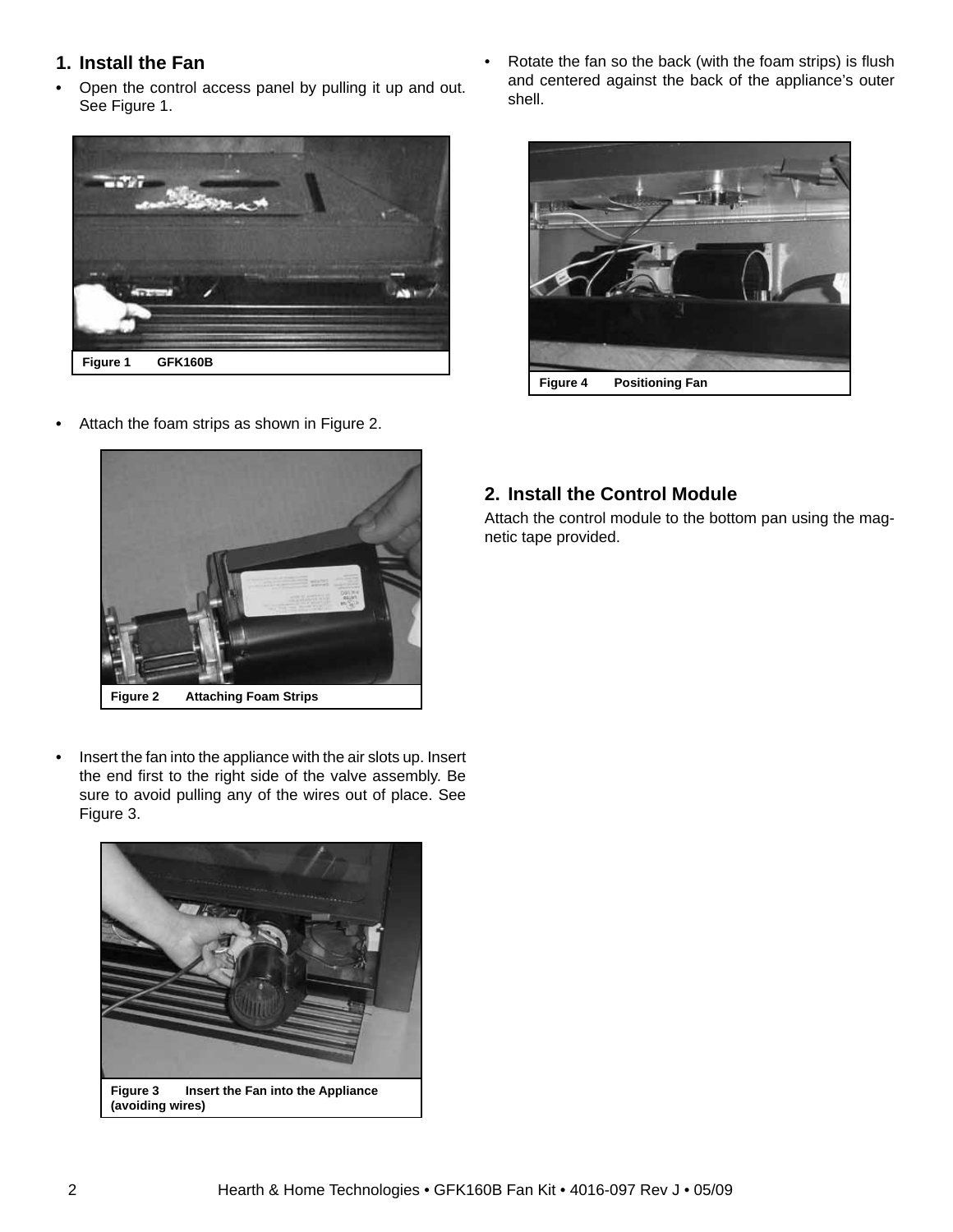# **3. Wiring the Fan Control Module**

**Note:** Fan control timer only for use on units with junction box pictured in Figure 5.

#### **• Robertshaw Valve (Standing Pilot)**

- Connect the black, white and red wires with 1/4 in. female connectors from the fan control module to the appliance junction box as shown in Figure 5.
- Connect the black ground wire with the ring terminal to the TP screw on the valve (center).
- Remove wall switch wire connected to valve terminal marked "TH".
- Connect the black with white stripe wire with 3/16 in. piggyback connector from fan control module to valve terminal marked "TH".
- Connect wall switch wire removed from valve terminal "TH" to the piggyback connector on the black with white stripe fan control module wire.

**Note:** Thermopile must be wired as shown in Figure 5.